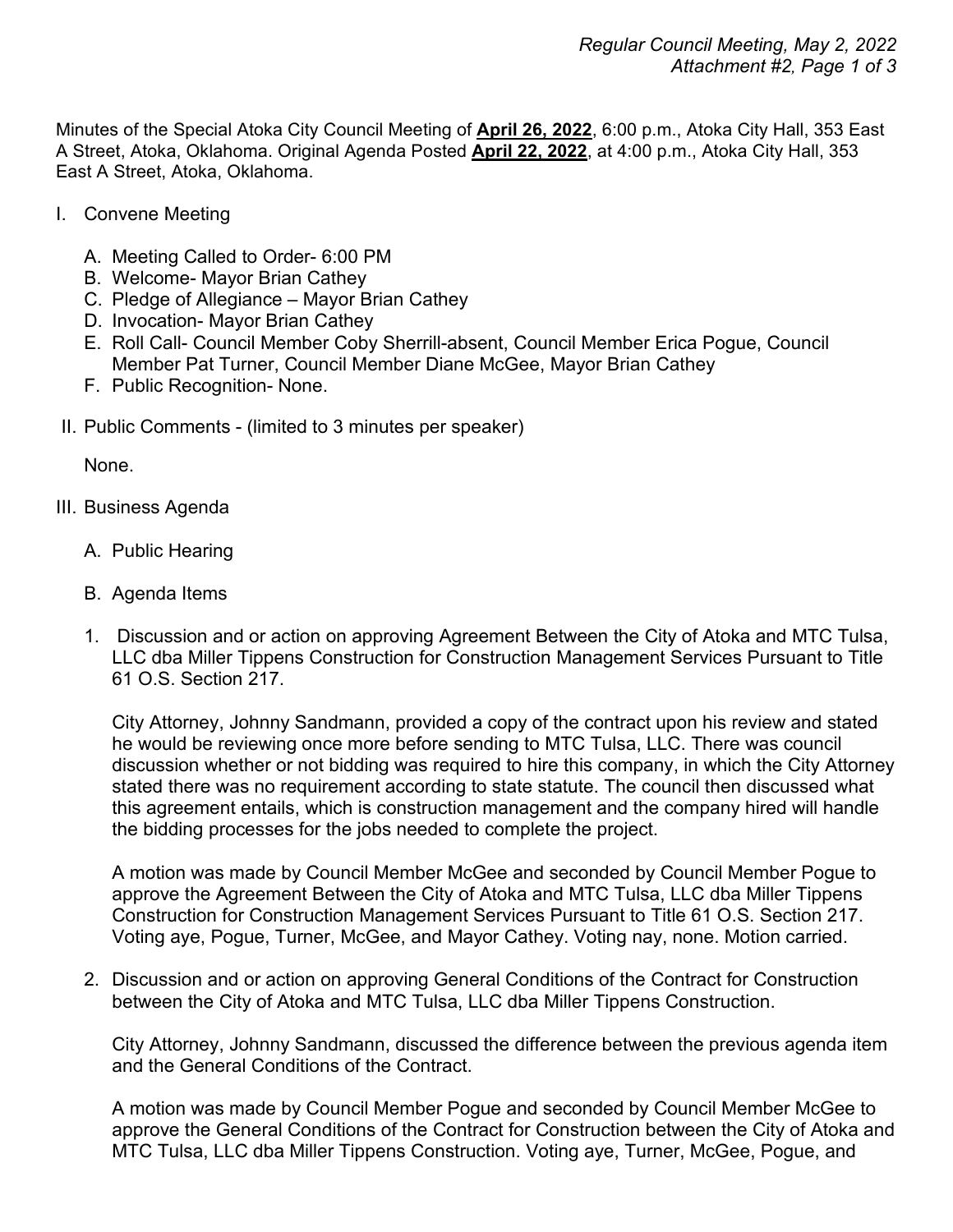Mayor Cathey. Voting nay, none. Motion carried.

- 3. Pursuant to Charter Section 4-4, discussion and or action approving Ordinance Number 584; authorizing the exchange of certain real property between the City of Atoka and the Atoka City Industrial Development Authority (ACIDA) as follows:
	- From ACIDA to the City of Atoka  $-$  A tract of land located in lot 14 of Block 19, Atoka City, whose address is 215 and 217 N Ohio Street
	- From ACIDA to the City of Atoka A tract of land located in Lot 2, 3, 4, 5, 6, 7, 8 and 9 of Block 26, Atoka City (subject to lease agreement in favor of Saber River, LLC. In the Southwest Corner of Lot 4)
	- From the City of Atoka to ACIDA A 5-acre tract of land located on 6th Street in Section 15, Township 2 South, Range 11 East
	- From the City of Atoka to ACIDA Lots 1 and 2 and the W/2 of Lots 3 & 4 of Block 86, Atoka City

City Attorney, Johnny Sandmann, gave more detail of the Ordinance and explained where each property is located. Mr. Sandmann stated that once the Ordinance is approved, it will be published in the Atoka County Times and the public will have thirty days to object before the transaction is finalized.

A motion was made by Council Member McGee and seconded by Council Member Pogue to adopt Ordinance number 584; authorizing the exchange of certain real property between the City of Atoka and the Atoka City Industrial Development Authority (ACIDA). Voting aye, McGee, Pogue, Turner, and Mayor Cathey. Voting nay, none. Motion carried.

- C. Public Requested Agenda Items
- IV**.** Consent Agenda Items

None.

V. Executive Session

None.

VI. New Business

None.

VII. Council Comments

Mayor Cathey expressed appreciation towards City Manager and the work put into the City of Atoka.

VIII. Adjournment

A motion as made by Council Member McGee and seconded by Council Member Pogue to adjourn this meeting at 6:14 PM. Voting aye, Pogue, Turner, McGee, and Mayor Cathey. Voting nay, none. Motion carried.

## **Adjourned at 6:14 PM**